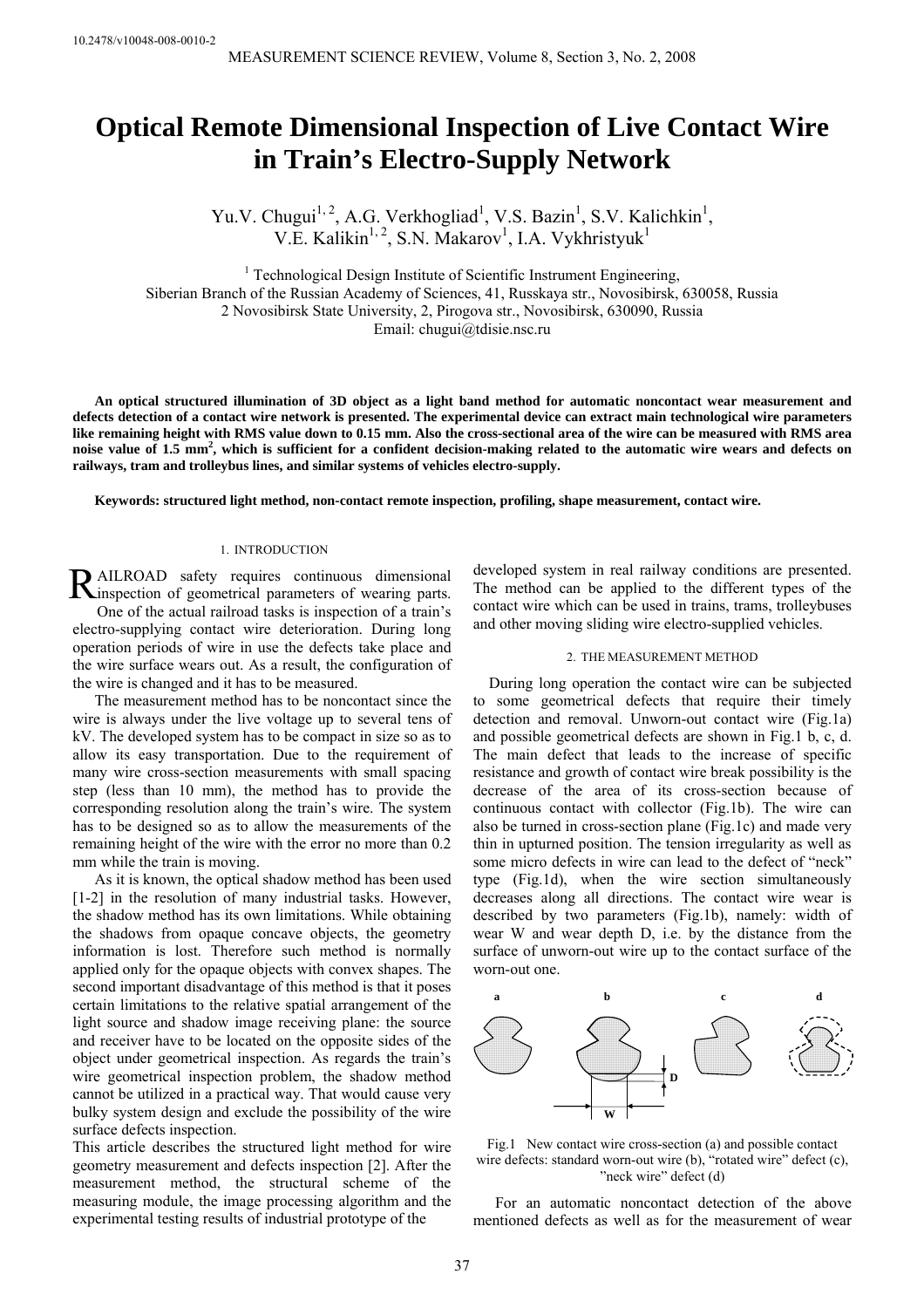parameters, we have proposed the use of a structured light method [2]. The principle of this method is illustrated by Fig. 2. A special laser illuminator generates one or several transversal plane-shaped beams ("light knives"), which incident on the wire surface at some angles to its axis. The scattered light is captured by a video-camera from the other direction. The captured image represents the shape of the curve, which is formed by intersection of the plane-shaped beam with the curved wire surface.



Fig.2 The structured light method for cross-section wire parameters measurement

As an example, the actual image of the wire, obtained by experimental system in the laboratory conditions, and calculated image parameters (see Fig. 1) are shown in Fig. 3. The dark curve demonstrates the predicted wire section profile obtained by image processing of the light crescent (bright arc-type shape). The crescent is formed as a result of the wire surface intersection by laser beam plane.

## 3. THE MEASURING SYSTEM

 Using this method we have developed an industrial system prototype. The measuring system design is constrained by additional requirements, which depend on the design of the train's electro-supply network. For the train contact wire, the measurement field has the following dimensions: ~1000 mm in width (since the wire can move in horizontal plane) and  $\sim$ 1500 mm in depth (due to the possible vertical movements of wire relative to the rails). For such size of the measurement zone it is practically impossible to make such illumination distribution. Therefore, the solution of the problem was based on the tracking out of the wire's height by moving the laser illuminator and keeping the distance between this source and the wire constant. Moreover, in order to meet the requirements to the optical focal depth of the camera lens, the camera is moved relative to the wire in order to keep constant distance between the camera and wire equal to 2500 mm.

a)



Fig.3 The contact wire cross-section image obtained under the laboratory experiments: unworn-out wire with the wear contact surface width  $W=1.1$  mm (D=0.0 mm) (a); worn-out wire with wear parameters  $W=8.0$  mm and  $D=1.4$  mm (b)

Figure 4 demonstrates the structural scheme of the measuring system. Optical subsystem has a moving laser and two mirrors: one of them is fixed statically and other is moveable in order to adjust illumination. The tracking subsystem consists of a motor and controlling software application executed on PC104+ microcomputer. Three similar cameras were evenly spaced in order to extend the field of view in the horizontal plane. The developed measuring module, installed on the roof of an inspection car, and tested on "Seyatel" railroad station, is presented in Figure 5.

#### 4. THE IMAGE PROCESSING ALGORITHM

The development of a real, practically working system takes the solution of some problems (tasks). One of such problems is an insufficient special resolution of an observing camera. The second problem that determines the measurement precision lies in the impossibility of beam focusing into a very thin line at the distance of about 2 meters. So, the total analysis of the video image is divided into some stages.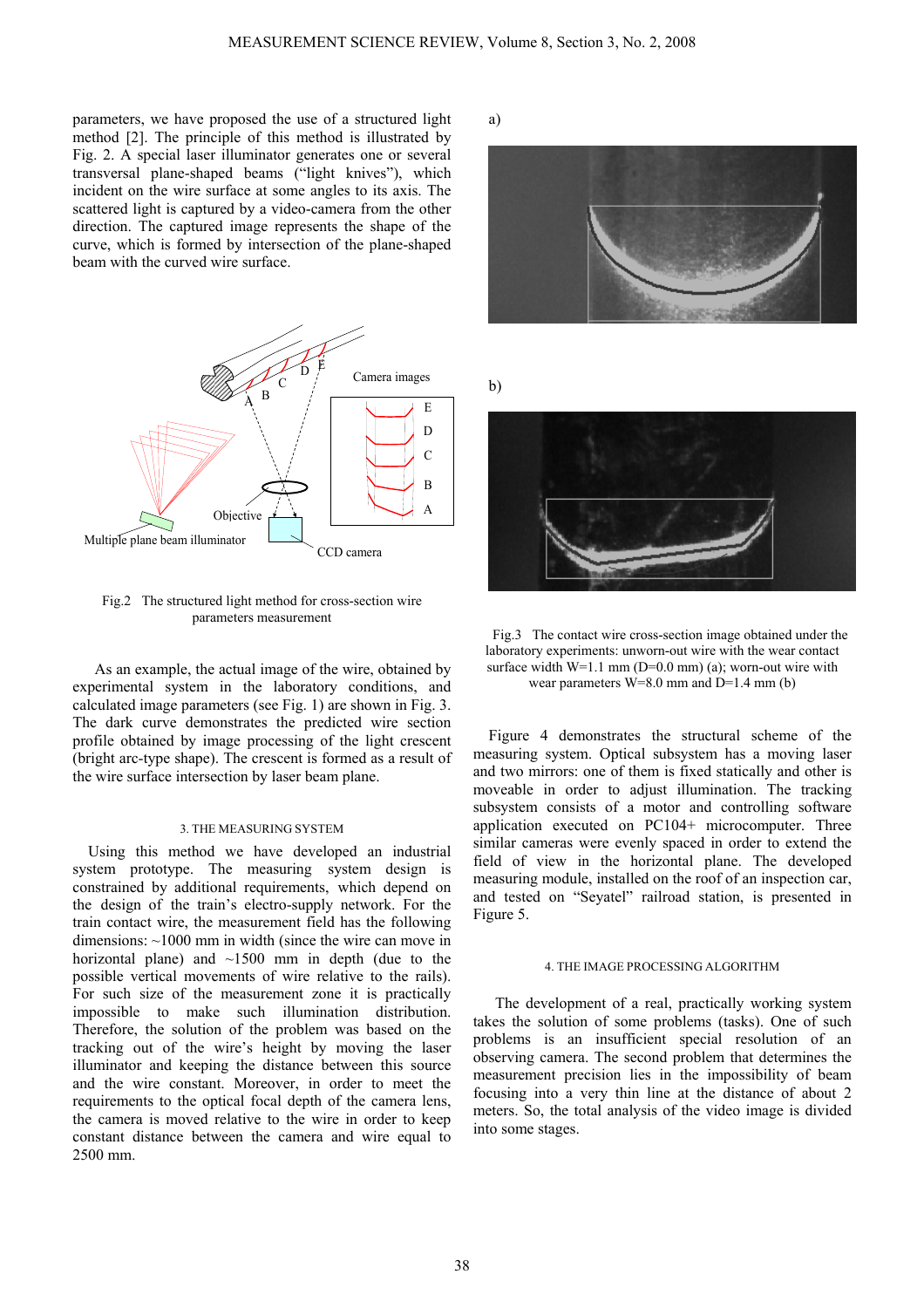

Fig.4 The structural scheme of the measuring system



Fig.5 Measuring module installed on the roof of railway inspection car

The first step for image analysis is the search for video image informative sections, i.e. frame sections that contain the image of the wire dissection by laser beam. Such sections, which we will call "crescents" thereinafter, can be found as connected pixel fields with the sufficient number of pixels. To simplify this search procedure, connected components are tracked on the sequence of frames during the measuring procedure. The initial position as well as the result of the first step are shown in Fig.6. In our case, one video camera pixel corresponds to the area of 0.3×0.3 mm on the wire surface. Signal-noise ratio is 10:1. The width of the wire section across is equal to 12.8 mm.

In Fig. 6 one can see the wide distribution of laser radiation in vertical direction intensity instead of one thin line. It is supposed that the section along the contact wire length is slightly changing within a large enough distance and the weak image contrast can be taken into account after finding the mass centers  $(x_*, y_*)$  on the brightness for each



Fig.6 Initial crescent images obtained from video camera (a); marked out and increased crescent image (b)

vertical column of image pixels:

$$
x_* = const ; \quad y_* = \frac{\sum_j I_j y_j}{\sum_j I_j}
$$

as shown in Fig. 7 The summation in the above-mentioned formula is carried out along all pixels with vertical coordinate  $y_i$  in fixed column of pixels. It is the second step of image analysis algorithms.

After that one can determine the wire section profile under the processing of curve presented by obtained mass centers. For this purpose, using all found centers one can pick up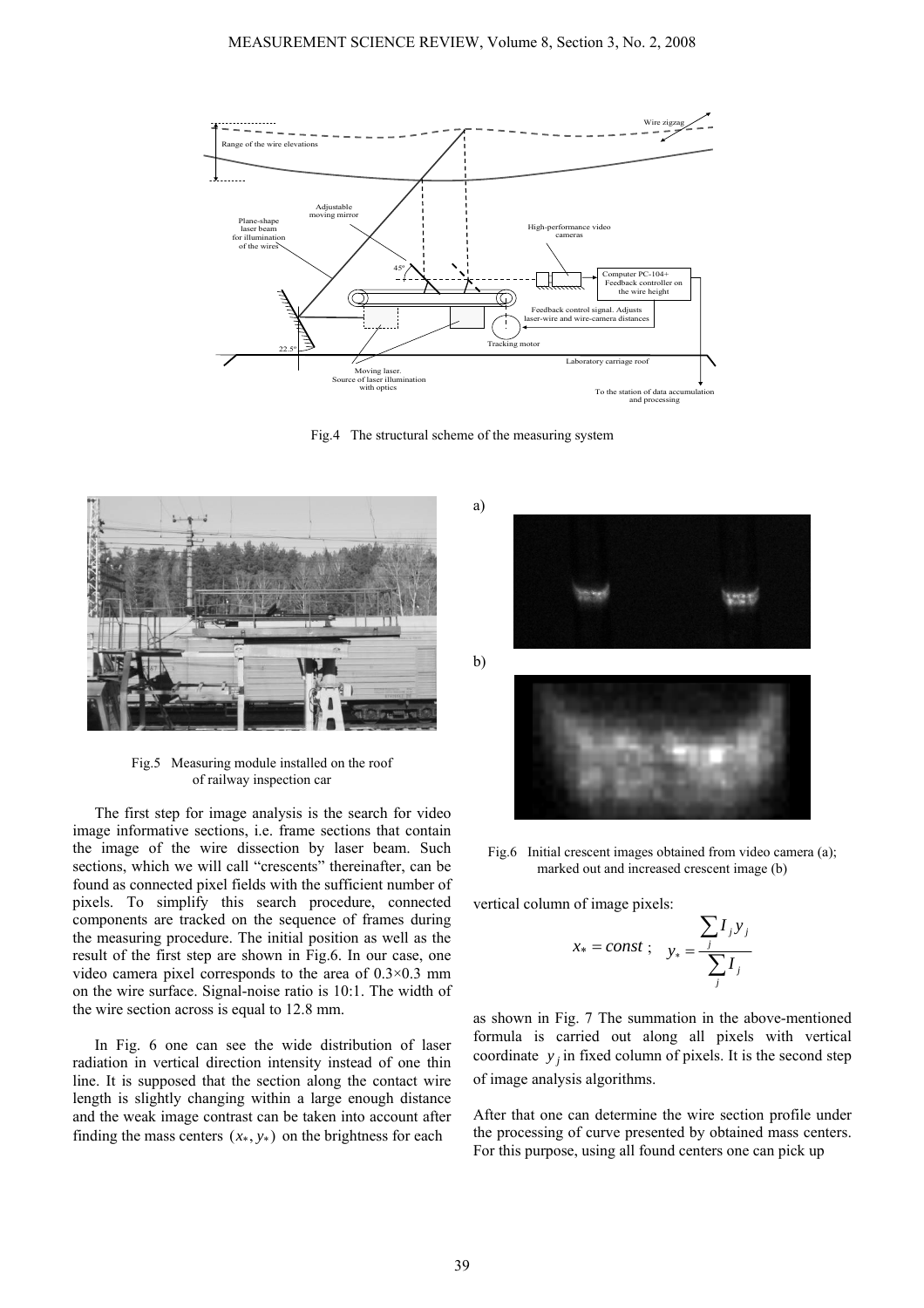algorithmically those centers that belong to unworn-out section of wire. In these fields the wire surface in considered



Fig. 7 Crescent image divided into vertical columns with marked out mass center inside each of them

section has a round form that allows using the statistical methods to calculate the center of section contour as a circle center most closely to the initial set of points. As the criteria of closeness, the mean square deviation was chosen.

It is supposed that the section dimension and critical wear height can be determined by a wire mark and given a priori. The center groups and the profile section results are shown in Fig.8.



Fig.8 Profile of wire cross-section reconstructed by found center.

| Table. Comparison of wire section measurement results by standard method and |
|------------------------------------------------------------------------------|
| using the automatic opto-electronic system described in paper                |

|                |                  | Manual wear<br>measurement, |       | Optical automatic<br>wear measurement. |       | Measurement error,<br>mm |         |
|----------------|------------------|-----------------------------|-------|----------------------------------------|-------|--------------------------|---------|
|                |                  | mm                          |       | mm                                     |       |                          |         |
| Measurement    | Rail-Road Pillar | Left                        | Right | Left                                   | Right | Left                     | Right   |
| N <sub>0</sub> | No               | wire                        | wire  | wire                                   | wire  | wire                     | wire    |
| 1              | 32               | 10.3                        | 10.75 | 10.16                                  | 10.64 | 0.14                     | 0.11    |
| 2              |                  | 10.25                       | 10.05 | 10.14                                  | 10.06 | 0.11                     | $-0.01$ |
| 3              |                  | 10.3                        | 10.05 | 10.21                                  | 10.07 | 0.09                     | $-0.02$ |
| 4              | 34               | 10.4                        | 10.2  | 10.62                                  | 10.23 | $-0.22$                  | $-0.03$ |
| 5              |                  | 10.2                        | 10.15 | 10.25                                  | 10.26 | $-0.05$                  | $-0.11$ |
| 6              | 36               | 10.35                       | 10.6  | 10.19                                  | 10.55 | 0.16                     | 0.05    |
|                |                  | 10.3                        | 10.35 | 10.12                                  | 10.17 | 0.18                     | 0.18    |
| 8              | 38               | 10.9                        | 10    | 10.72                                  | 10.21 | 0.18                     | $-0.21$ |
| 9              |                  | 11.1                        | 10.9  | 10.95                                  | 10.89 | 0.15                     | 0.01    |
| 10             | 40               | 9.85                        | 10.5  | 9.88                                   | 10.49 | $-0.03$                  | 0.01    |
|                |                  | Mean deviation              |       |                                        |       | 0.09                     | 0.02    |
|                |                  | RMS deviation               |       |                                        |       | 0.12                     | 0.14    |

In the software used at the video image station, the testing of realized algorithm efficiency is also taken into account. It allows us to determinate the presence of information about the defect under measurement. The images with information about critical wear as well as those thrown away on post criteria are to be put into a special data base together with the processing results.

# 5. EXPERIMENTAL TESTING IN THE REAL CONDITIONS

The measurements that were taken in the real conditions demonstrate that the RMS error of the wear area determination is about  $1.5 \text{ mm}^2$  at the standard wire cross-

sectional area of  $100 \text{ mm}^2$ . In the existing old method of wire's wear measurement, the wire wear is defined by the remaining wire height, which is measured manually with micrometer. The old manual method and new optical one as described here, were compared. The measurements were conducted at train movement speed of 5 km/h. The results of two methods are compared in the Table.

The results of preliminary system tests demonstrate good agreement of the measured data with the results of direct measurements. The RMS error of the wire height determination did not exceed 0.15 mm. The measurement rate is ~150 meas./sec., which allows us to provide measurements in 10mm steps along the wire length.